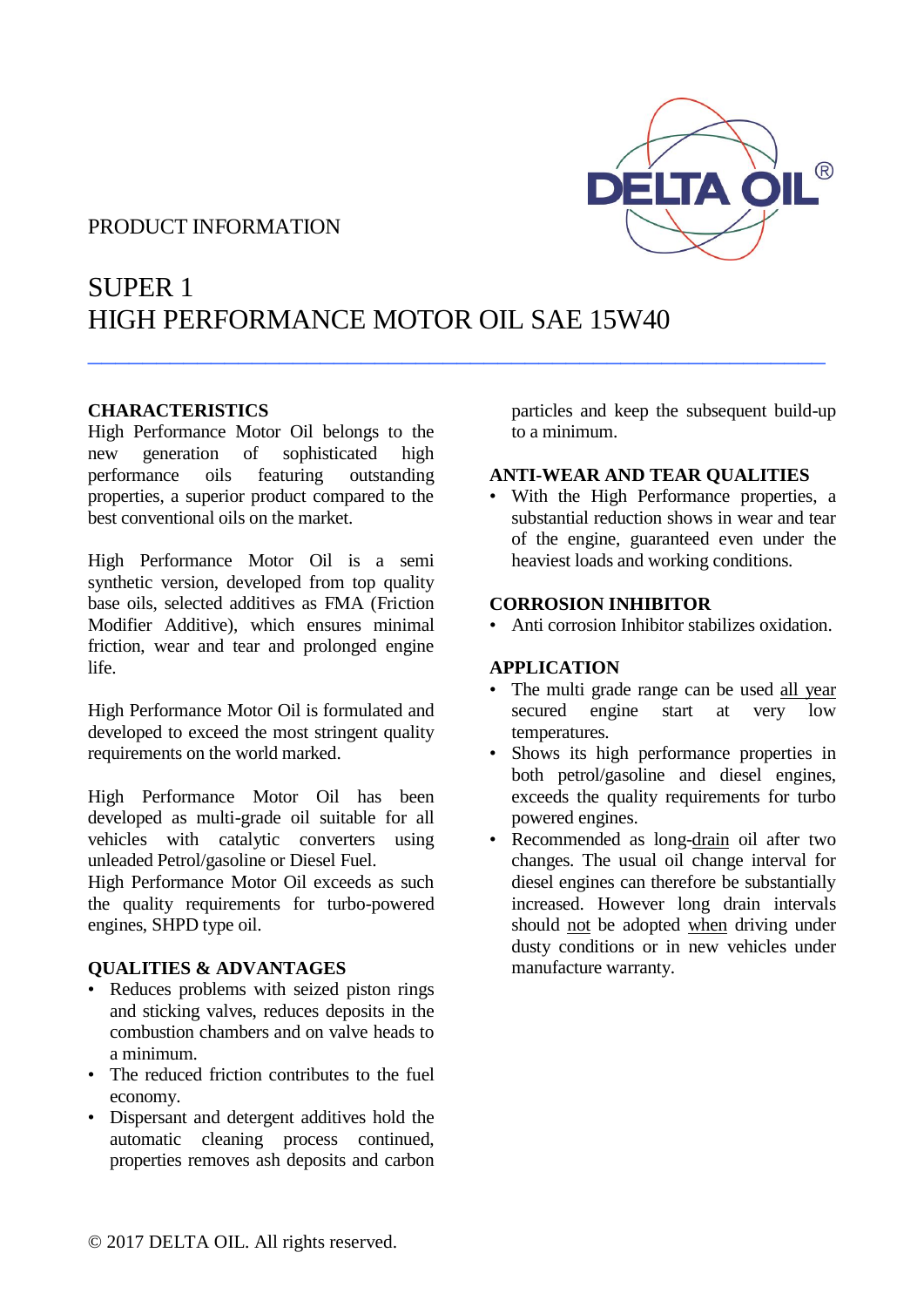## HIGH PERFORMANCE MOTOR OIL SAE 15W40 - continued

 $\_$  , and the set of the set of the set of the set of the set of the set of the set of the set of the set of the set of the set of the set of the set of the set of the set of the set of the set of the set of the set of th

#### **SPECIFICATION:**

High Performance Motor Oil meets, is approved or exceeds the following:

- API CF-4/SJ, SF/CE, SL/CF
- ACEA E2 level
- ACEA A3-B4/98, A3/B3-10, A3/B4-08
- VOLKSWAGEN VW 501.00, 501.01
- MERCEDES-BENZ 227.1 228.1 229.1
- MAN 271
- MTU Type 1
- CATERPILLAR TO-2
- KOMATSU KES
- MACK EO-K, EO-K2
- BRITISH LEYLAND BLS 22.04.07
- LONG DRAIN (VDS)\*
- SCANIA LONG DRAIN LDF
- VOLVO VDS level
- ALLISON C4-level
- DETROIT DIESEL • MACK EO – PP
- RENAULT RLD 3
- FORD WSS-M2C121-C
- CUMMINGS CES 20081
- JASO DH-1 DH-2
- •GLOBAL DHD-1
- MIL-L 46152B, MIL-L 2104C, MIL-L 2104D

#### **SAFETYFAX/ENVIRONMENTAL**

- Avoid prolonged skin contact.
- Keep petrochemicals away from children.
- Do not inhale fumes.
- Do not dispose empty oil cans or oil waste in nature.
- If swallowed, do not induce vomiting call a doctor.

| SAE-grade                                  | 15W40     |
|--------------------------------------------|-----------|
| VISCOSITY (cSt) mm <sup>2</sup> /s at 40°C | 104       |
| VISCOSITY (cSt) mm $\frac{2}{s}$ at 100 °C | 14.2      |
| <b>VISCOSITY INDEX</b>                     | 141       |
| POUR POINT, °C                             | $\div 30$ |
| FLASH POINT COC, °C                        | 214       |
| SPEC. GRAVITY at 20°C                      | 0.885     |
| TBN mg KOH/g                               | 11.0      |
| <b>SULPHATE ASH</b>                        | 1.4       |
| LONG DRAIN VDS*                            |           |

## **PHYSICAL DATA**